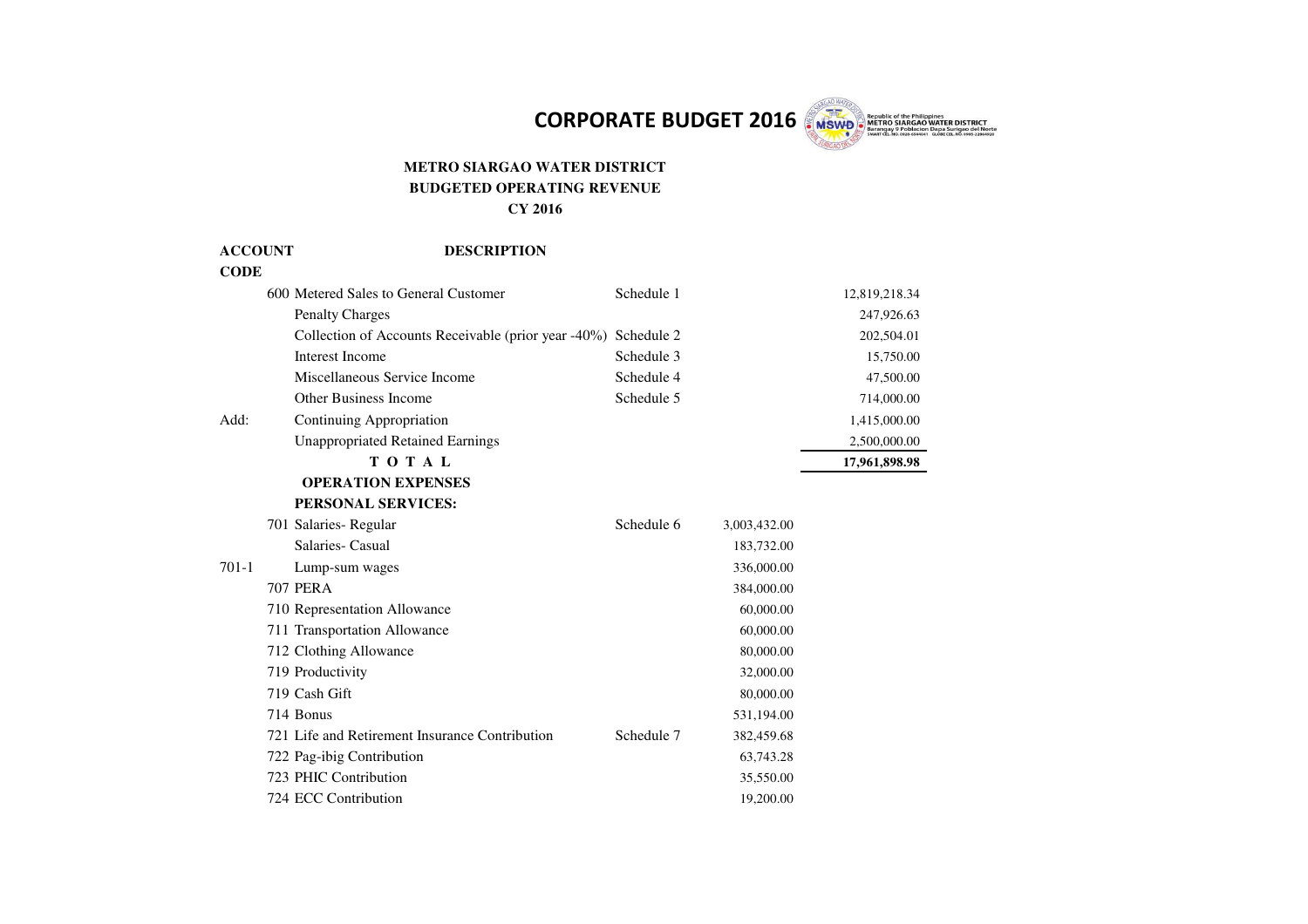| 737 Vacation and Sick Leave Benifts<br>749 Other Personal benefits |            | Schedule 9 | 106,710.72 |              |
|--------------------------------------------------------------------|------------|------------|------------|--------------|
| Overtime and Holiday Pay                                           | 186,401.52 |            | 186,401.52 | 5,544,423.20 |
| 713 Honoraria                                                      |            | Schedule 8 | 266,112.00 | 266,112.00   |
| <b>POWER</b>                                                       |            |            |            |              |
| 769 Electricity (Office)                                           |            |            | 120,000.00 | 120,000.00   |
| <b>Other MOOE</b>                                                  |            |            |            |              |
| 751 Office Supplies Expenses                                       |            |            | 175,860.00 |              |
| 757 Fuel, Oil and lubricants                                       |            |            | 80,000.00  |              |
| 765 Other Supplies Expenses                                        |            |            | 100,000.00 |              |
| Raincoat                                                           | 8,000.00   |            |            |              |
| Nescafe, milk and others                                           | 20,000.00  |            |            |              |
| <b>Tissue</b>                                                      | 5,000.00   |            |            |              |
| 766 Travel Expenses                                                |            |            | 450,000.00 |              |
| 767 Training Expenses                                              |            |            | 100,000.00 |              |
| 768 Water Expenses                                                 |            |            | 40,000.00  |              |
| 772 Postage and Deliveries                                         |            |            | 25,000.00  |              |
| 773 Telephone Expenses-Landline                                    |            |            | 15,000.00  |              |
| 774 Telephone Expenses- Mobile                                     |            |            | 70,000.00  |              |
| 775 Internet Exepnses                                              |            |            | 30,000.00  |              |
| 777 Printing Expenses                                              |            |            | 20,000.00  |              |
| 778 Advertising Expenses                                           |            |            | 10,000.00  |              |
| 779 Taxes Duties and Licenses                                      |            |            | 200,000.00 |              |
| 781 Fedelity Bond/Insurance Premiums                               |            |            | 20,000.00  |              |
| 782 Representation Expenses                                        |            |            | 100,000.00 |              |
| 786 Rent Expense                                                   |            |            | 168,000.00 |              |
| 778 Advertising, Promotional and marketing Expenses                |            |            | 75,000.00  |              |
| Calendar/bags                                                      | 50,000.00  |            |            |              |
| Others                                                             | 25,000.00  |            |            |              |
| 796 Membership Dues and Contributions to Organizations             |            |            | 25,000.00  |              |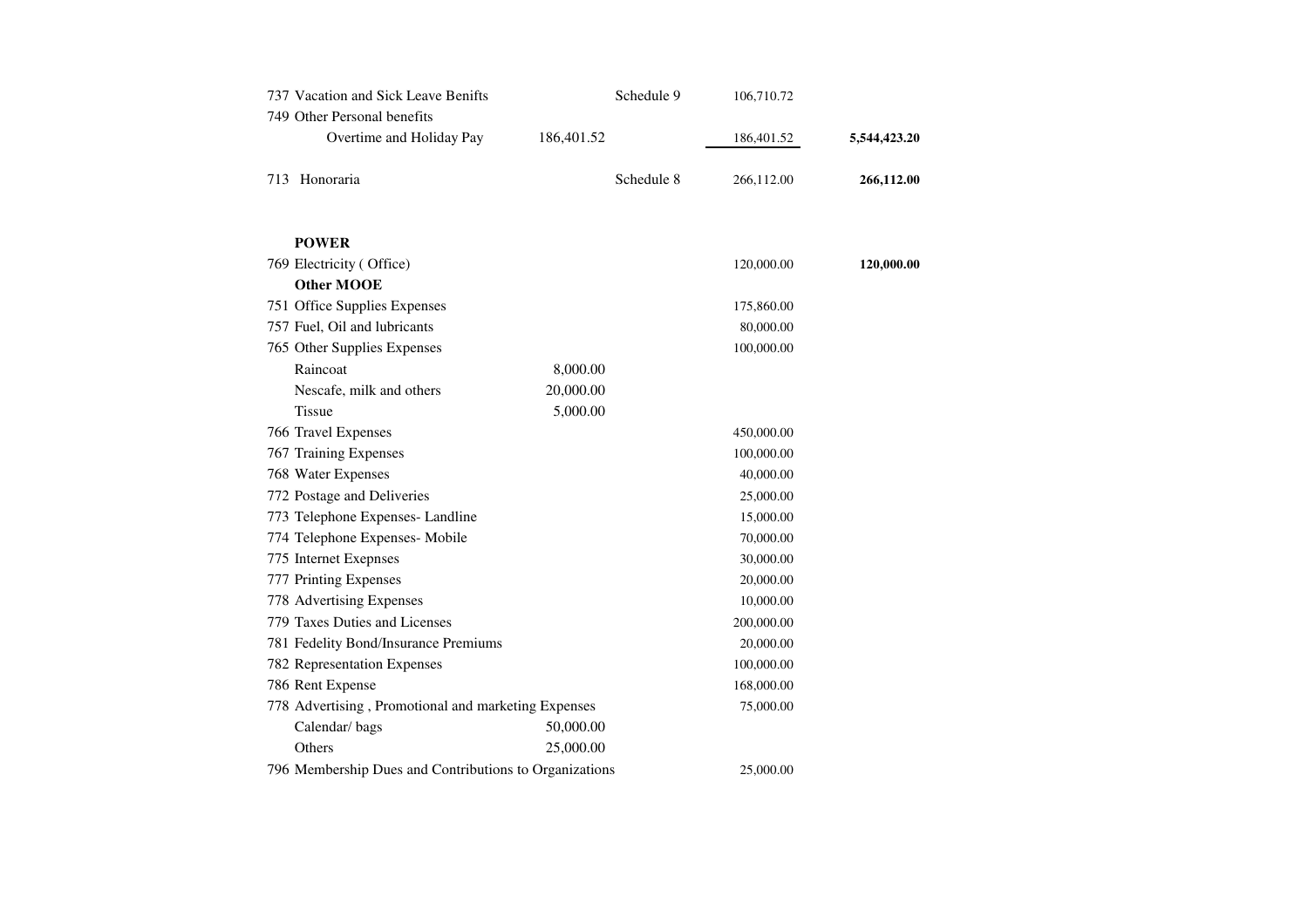|        | 797 Cultural and Athletic Activeties                    |            |            |              |              |  |  |
|--------|---------------------------------------------------------|------------|------------|--------------|--------------|--|--|
|        | Custume/uniform and other expenses relaated to cultural |            |            |              |              |  |  |
|        | and athletic activities                                 |            |            | 40,000.00    |              |  |  |
|        | <b>MSWD Family Day</b>                                  | c/0 GAD    |            |              |              |  |  |
|        | Hataw-Physical Fitness-                                 | c/0 GAD    |            |              |              |  |  |
|        | Maternal and Health Care                                | c/0 GAD    |            |              |              |  |  |
|        | <b>VAWC</b>                                             | c/0 GAD    |            |              |              |  |  |
|        | Womens month celebration                                | $c/0$ GAD  |            |              |              |  |  |
|        | <b>Fiesta Night</b>                                     |            |            | 30,000.00    |              |  |  |
|        | Anniversary Celebration                                 |            |            | 30,000.00    |              |  |  |
|        | Christmas lights                                        |            |            | 10,000.00    |              |  |  |
|        | Christmas party                                         |            |            | 50,000.00    |              |  |  |
|        | 842 Legal Services                                      |            |            | 30,000.00    |              |  |  |
|        | 843 Auditing Services                                   |            |            | 100,000.00   |              |  |  |
|        | 846 Security services                                   |            |            | 300,000.00   |              |  |  |
|        | 848 Computer meter reader                               |            |            | 50,000.00    |              |  |  |
|        | 989 Other MOOE                                          |            |            | 280,000.00   |              |  |  |
|        | 991 Bank Charges                                        |            |            | 20,000.00    | 2,643,860.00 |  |  |
| 792-09 | Chemical, feltering and laboratory supplies             |            | 263,000.00 |              | 263,000.00   |  |  |
|        | Chlorine 45 kg/pail<br>36 drums @ 55                    | 198,000.00 |            |              |              |  |  |
|        | Chlorine test                                           | 15,000.00  |            |              |              |  |  |
|        | Other Maintenance                                       | 50,000.00  |            |              |              |  |  |
|        | <b>MAINTENANCE EXPENSES</b>                             |            |            |              |              |  |  |
|        | <b>Pumping Expenses</b>                                 |            |            | 2,300,000.00 |              |  |  |
| 701-05 | Pumping labor expenses                                  |            | 200,000.00 |              |              |  |  |
|        | Generation, transmission and distribution Expenses      |            |            |              |              |  |  |
|        |                                                         |            |            |              |              |  |  |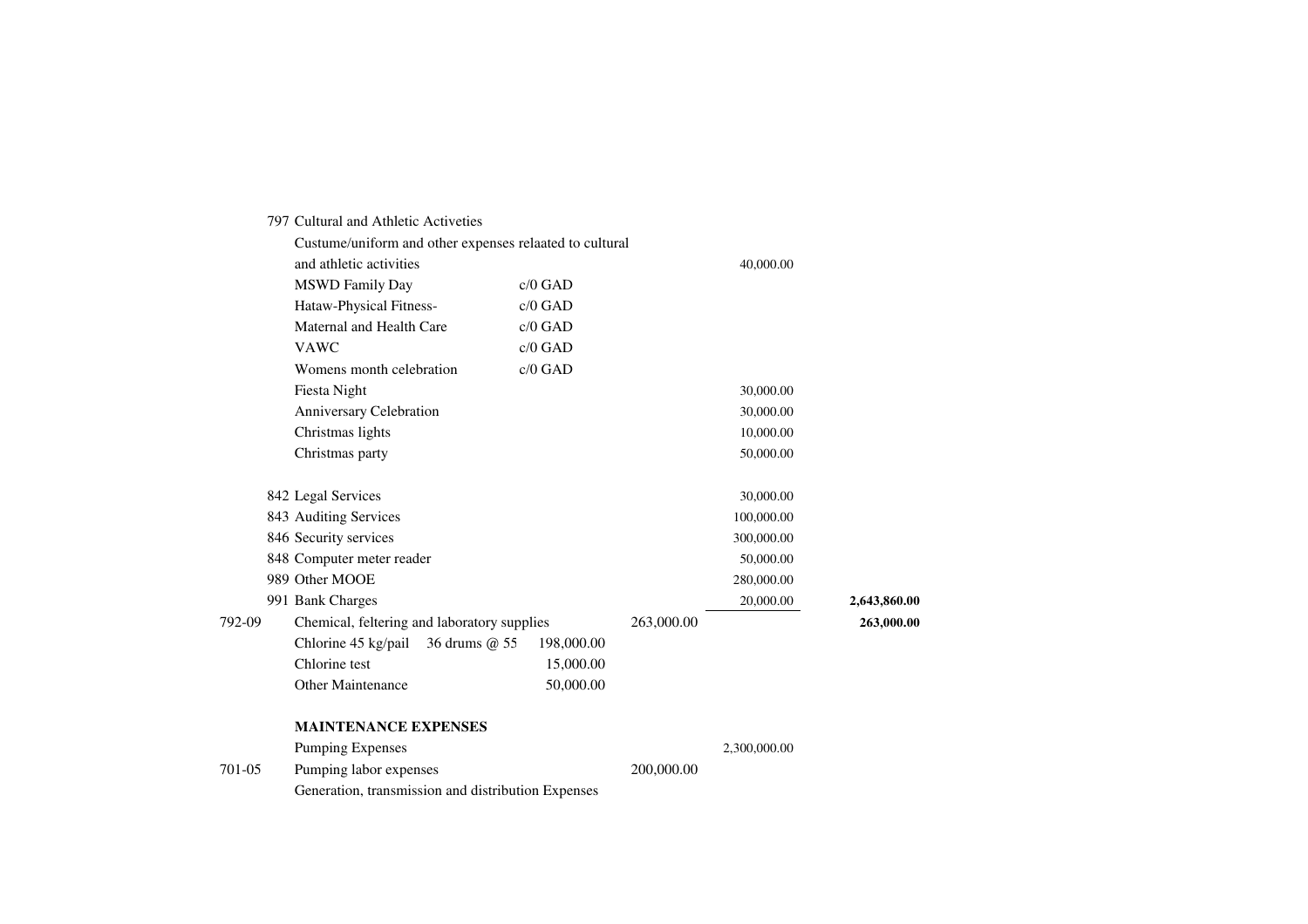| 792-06 | <b>Pumping Operations Expenses</b>                             | 100,000.00         |              |              |
|--------|----------------------------------------------------------------|--------------------|--------------|--------------|
| 792-07 | <b>Power Expenses</b>                                          | 1,500,000.00       |              |              |
|        | <b>Fuel Expenses</b>                                           | 200,000.00         |              |              |
| 803-07 | Maintenance and other pumping plant                            | 300,000.00         |              |              |
|        | 804 Maintenance of transmission and Dist. Structures & Impvts  | 200,000.00         | 200,000.00   |              |
| 792-01 | Source of Supply-Misc. Expenses                                | 30,000.00          | 30,000.00    |              |
|        | 804 Repair and maintenance-buildings                           |                    | 20,000.00    |              |
|        | 807 Repair and maintenance-office equipment                    |                    | 30,000.00    |              |
|        | 825 Repair amnd Maintenance-Other machinery and Equipt.        |                    | 260,000.00   |              |
|        | <b>Control Panel</b>                                           | 65,000.00          |              |              |
|        | Other Machinery                                                | 195,000.00         |              |              |
| 825-07 | Tools, Shop and Garage Equipment                               |                    | 75,000.00    |              |
|        | <b>Jack Hammer</b>                                             | 75,000.00          |              |              |
|        | 826 Repair and maintenance-Furniture and Fixtures              |                    | 20,000.00    | 2,935,000.00 |
|        | <b>DEBT SERVICES</b>                                           | Schedule 11        |              |              |
|        | Interest on Long Term debt (LA-40-2046)                        |                    | 223,372.00   |              |
|        | Principal monthly amortization (LA-40-2046)                    |                    | 234,736.00   |              |
|        | Principal monthly amortization (LA-9-0202)                     |                    | 120,000.00   | 578,108.00   |
|        | <b>CAPEX-</b>                                                  | <b>Schedule 12</b> |              |              |
|        | Computer/CCTV Camera                                           |                    | 100,000.00   |              |
|        | leak Detector                                                  |                    | 120,000.00   |              |
|        | <b>Land Transportation</b>                                     |                    |              |              |
|        | A proposed Additional source, source development, transmission |                    | 2,000,000.00 |              |
|        | line, pump house and others                                    |                    |              |              |
|        | Acquisition of land                                            |                    | 300,000.00   |              |
|        | Centrifugal electric motor 20hp with complete accessories      |                    | 140,000.00   |              |
|        | Submersible electric motor 20hp with complete accessories      |                    | 200,000.00   | 2,860,000.00 |
|        |                                                                |                    |              |              |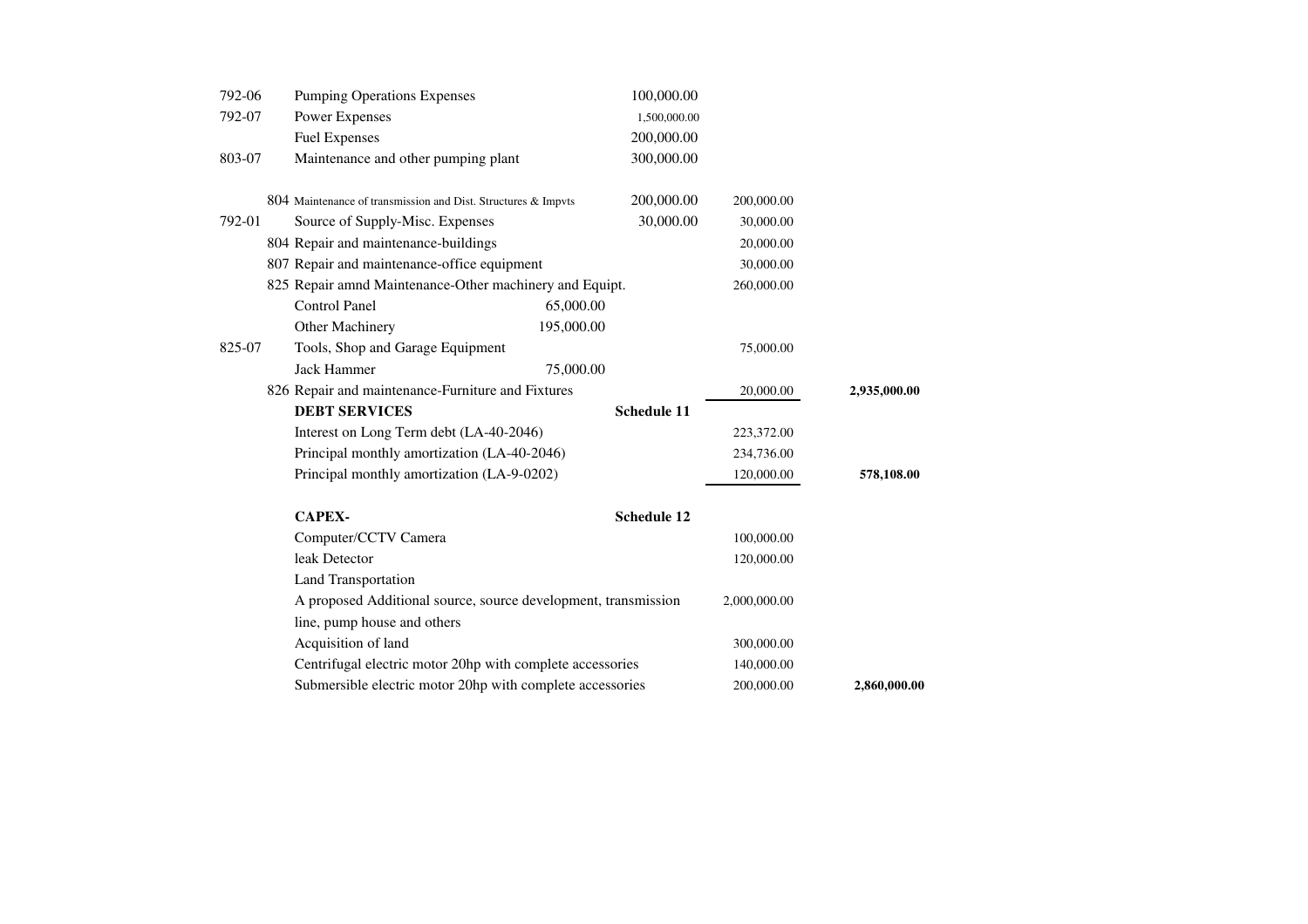| <b>CAPEX CONTINUING APPROPRIATIONS</b>  |     |            | Schedule 13 |            |              |
|-----------------------------------------|-----|------------|-------------|------------|--------------|
| <b>Land transportation</b>              |     |            |             | 935,000.00 |              |
| Motorcycle                              |     |            | 70,000.00   |            |              |
| Motorcycle spareparts and & consumables |     |            | 25,000.00   |            |              |
| Side car for motorcycle                 |     |            | 20,000.00   |            |              |
| Other vehicles                          |     |            | 820,000.00  |            |              |
| land                                    |     |            |             | 600,000.00 |              |
| Alternator(Other Machinery)             |     |            |             | 195,000.00 |              |
| Generator Set (Office)                  |     |            |             | 60,000.00  |              |
| Intercom                                |     |            |             | 35,000.00  |              |
| Expansion to Can-uyan                   |     |            |             | 75,000.00  |              |
| <b>Expansion to Barracks</b>            |     |            |             | 25,000.00  |              |
| Dynaflo Pump for Hypochorinator         |     |            |             | 50,000.00  | 1,040,000.00 |
| 5% GENDER AND DEVELOPMENT (GAD)         |     |            | Schedule 14 | 400,000.00 | 400,000.00   |
| 3% CASH RESERVE from total billing      |     |            |             | 384,577.18 | 384,577.18   |
| Service Connections materials inventory |     |            |             |            | 862,721.00   |
| <b>Water Meter</b>                      |     | 300,000.00 |             |            |              |
| CI STC 50mm                             | 10  | 9,000.00   |             |            |              |
| Gate valve 100 mm f/f                   | 4   | 40,000.00  |             |            |              |
| Gate valve 75 mm f/f                    | 1   | 7,000.00   |             |            |              |
| Gate valve 50 mm f/f                    | 13  | 65,000.00  |             |            |              |
| Ball valve 1/2                          | 200 | 45,200.00  |             |            |              |
| Ball valve 3/4                          | 100 | 41,500.00  |             |            |              |
| Brass coupling 1/2mm                    | 100 | 14,000.00  |             |            |              |
| Brass coupling 3/4mm                    | 200 | 37,800.00  |             |            |              |

G.I Elbow 1/2 mm sch/ 4 300 12,000.00